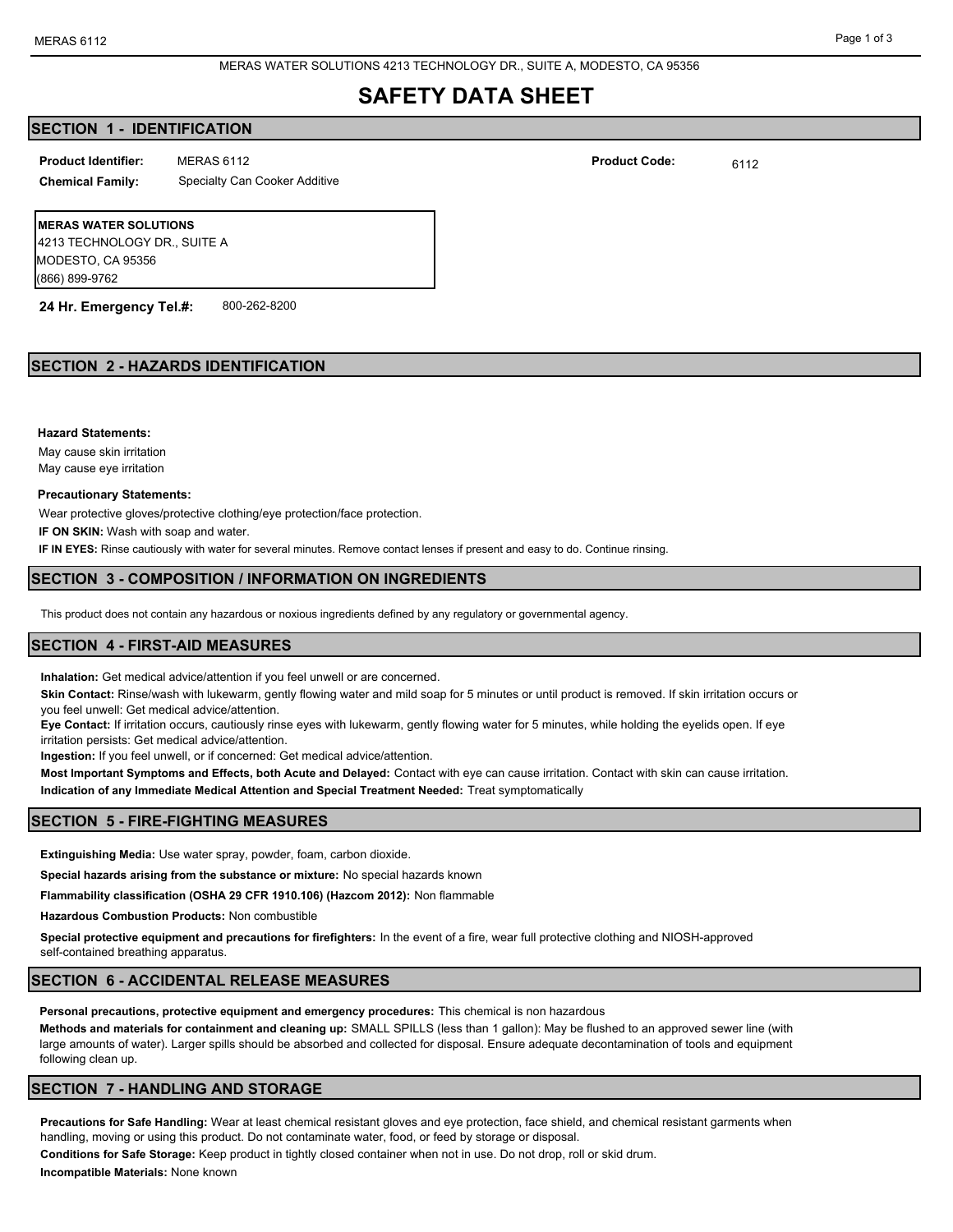#### MERAS WATER SOLUTIONS 4213 TECHNOLOGY DR., SUITE A, MODESTO, CA 95356

# **SAFETY DATA SHEET**

## **SECTION 8 - EXPOSURE CONTROLS / PERSONAL PROTECTION**

**Ventilation and engineering measures:** No additional ventilation needed **Respiratory Protection:** No additional respiratory protection needed **Skin Protection:** Wear chemical resistant gloves and chemical resistant garments when handling, wash garments before re-use. **Eye/Face Protection:** Wear safety glasses, goggles and/or face shield to prevent eye contact. **Other Protective Equipment:** Eye wash facility and emergency shower should be in close proximity. **General Hygiene Conditions:** No unusual precautions are necessary. **SECTION 9 - PHYSICAL AND CHEMICAL PROPERTIES**

**Appearance:** Light brown clear liquid. **Odor:** Odorless **pH:** 8.6-9.5 **Melting/Freezing point:** No information available **Initial boiling point and boiling range:** No information available **Flammability (solid, gas):** Non flammable Specific gravity: 1.07 g/mL **Solubility in water:** Complete **Decomposition temperature:** No information available **Viscosity:** 15-30 cSt at 20ºC / 68ºF

## **SECTION 10 - STABILITY AND REACTIVITY**

**Reactivity:** Non reactive **Chemical Stability:** Stable under normal conditions **Possibility of Hazardous Reactions:** May react with incompatible materials **Conditions to Avoid:** Incompatible materials **Incompatible Materials:** Acids, bases and strong oxidizers. **Hazardous Decomposition Products:** None known

## **SECTION 11 - TOXICOLOGICAL INFORMATION**

#### **Informaiton on likely routes of exposure:**

Routes of entry - Inhalation: NO Routes of entry - Skin & Eye: YES Routes of entry - Ingestion: YES Routes of entry - skin absorption: NO

#### **Potential Health Effects:**

**Signs and symptoms of short term (acute) exposure: Inhalation:** Not a respiratory irritant. **Ingestion:** May cause nausea, vomiting and/or diarrhea. **Skin:** Prolonged contact may be irritating to skin. **Eye:** May cause stinging, tearing, itching, swelling and/or redness.

#### **Potential Chronic Health Effects:** Sensitization

**Mutagenicity:** No known effects in humans or animals **Carcinogenicity:** Not considered a carcinogen **Reproductive effects:** No known effects in humans or animals **Sensitization to material:** Not known to cause sensitization in humans or animals

**Toxicological data:** The calculated ATE values for this mixture are: ATE oral = >10000 mg/kg